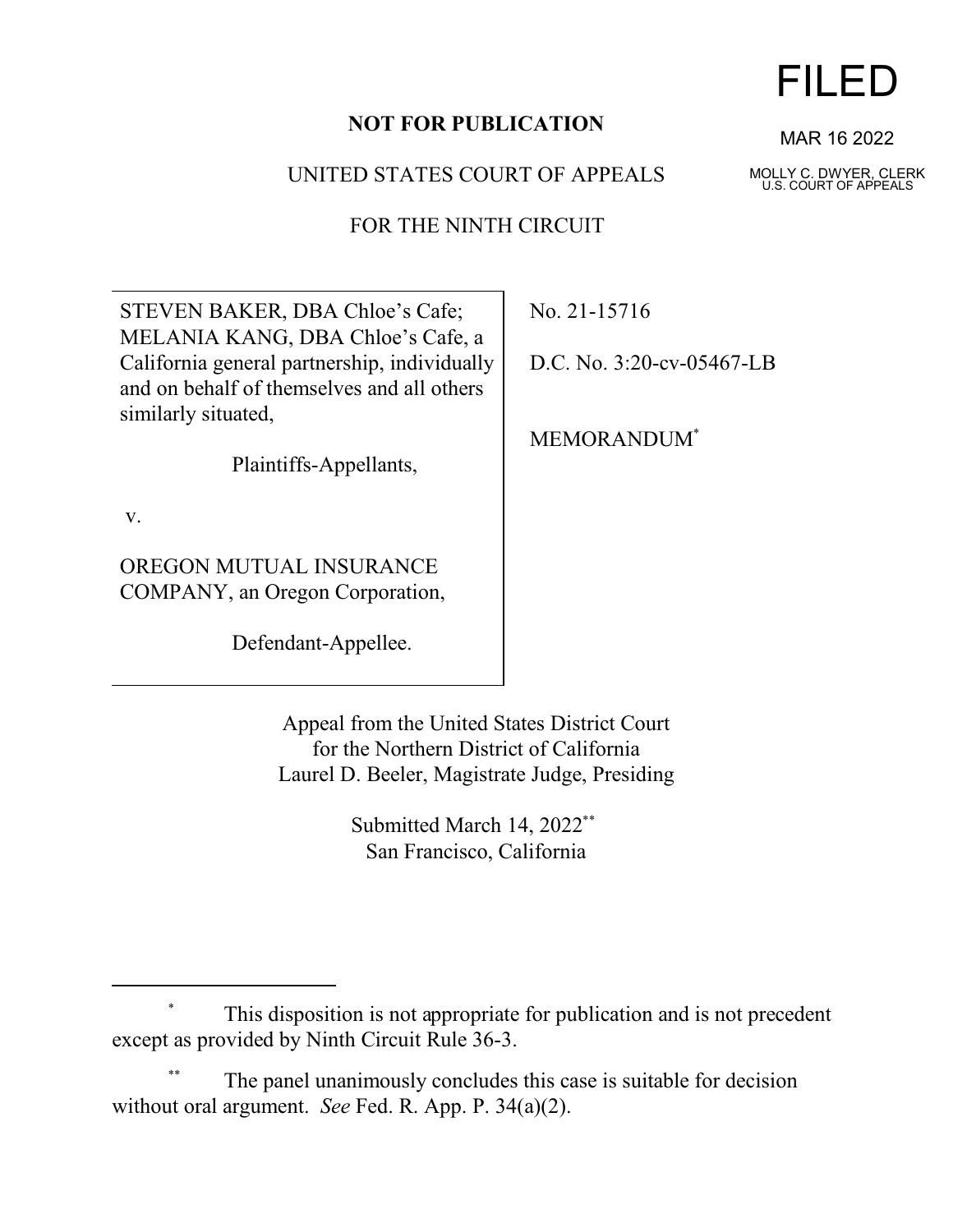Before: W. FLETCHER and COLLINS, Circuit Judges, and FEINERMAN,\*\*\* District Judge.

Appellants Steven Baker and Melania Kang ("Plaintiffs") appeal from the district court's dismissal of their First Amended Complaint. Plaintiffs' commercial property insurance policy covered business losses resulting from "direct physical loss of or damage to" the insured property. In their complaint, Plaintiffs contend that this clause covered the closure of Plaintiffs' restaurant caused by the COVID-19 pandemic. The district court dismissed Plaintiffs' complaint, finding that neither the COVID virus nor COVID-related closure orders caused direct physical loss or damage within the meaning of the insurance policy.

We have jurisdiction to review the district court's order under 28 U.S.C. § 1291. We affirm the order.

We review de novo a district court's order granting a motion to dismiss a complaint for failure to state a claim under Rule 12(b)(6). *L.A. Lakers, Inc. v. Fed. Ins. Co.*, 869 F.3d 795, 800 (9th Cir. 2017). Because California law controls our interpretation of the relevant insurance policy language, we "are bound to follow the decisions of the state's highest court, and when the state supreme court has not spoken on an issue, we must determine what result the court would reach based on

<sup>\*\*\*</sup> The Honorable Gary Feinerman, United States District Judge for the Northern District of Illinois, sitting by designation.